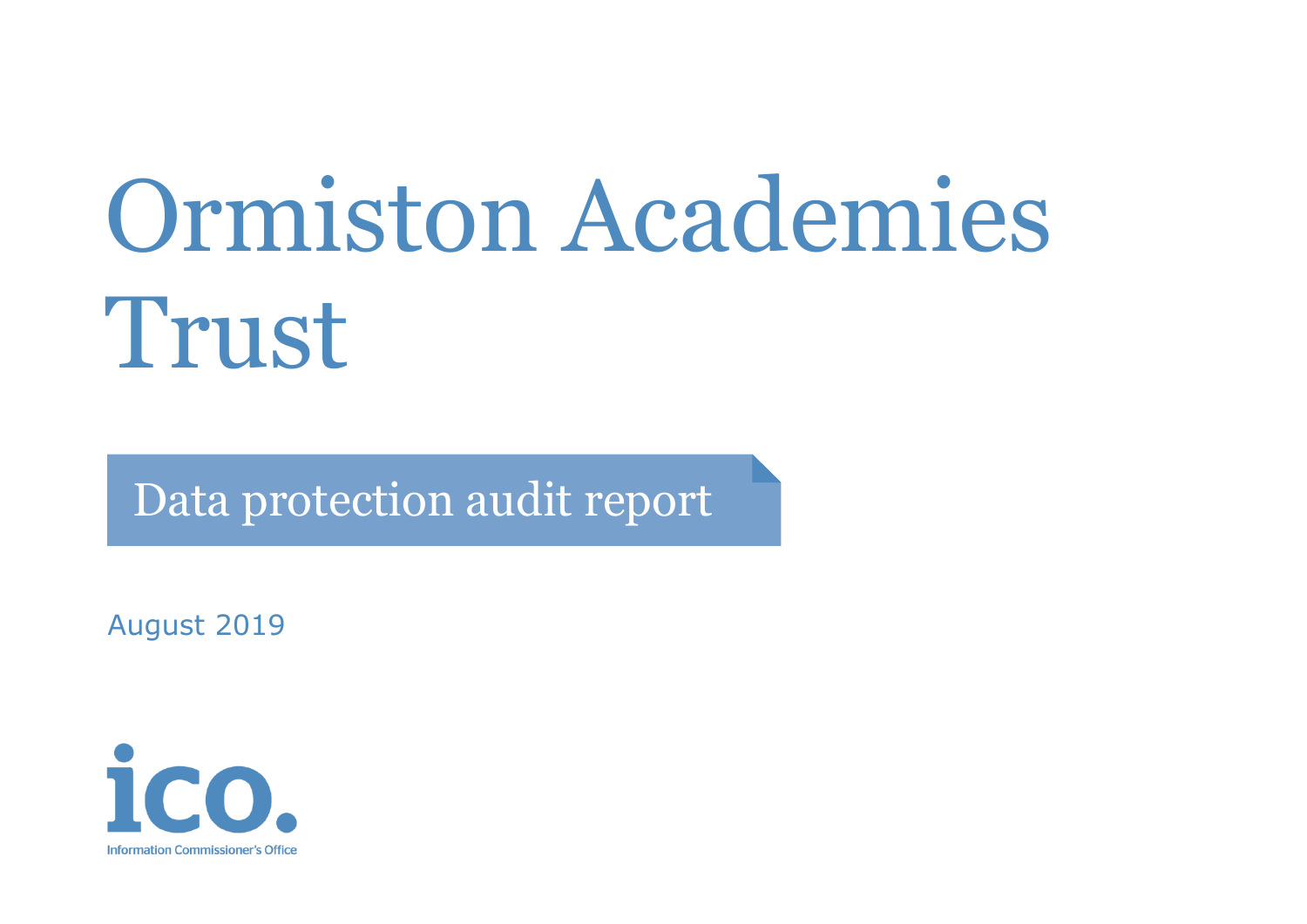## Executive summary



## Audit Methodology

The Information Commissioner is responsible for enforcing and promoting compliance with the General Data Protection Regulation (GDPR), the Data Protection Act 2018 (DPA18) and other data protection legislation. Section 146 of the DPA18 provides the Information Commissioner's Office (ICO) with the power to conduct compulsory audits through the issue of assessment notices. Section 129 of the DPA18 allows the ICO to carry out consensual audits. The ICO sees auditing as a constructive process with real benefits for controllers and so aims to establish a participative approach.

Ormiston Academies Trust (OAT) agreed to a consensual audit by the ICO of its processing of personal data. An introductory telephone meeting was held on 10 May 2019 with representatives of OAT to discuss the scope of the audit.

Telephone interviews were conducted on 24 June 2019, 26 June 2019 and 28 June 2019 prior to the onsite visit. The audit fieldwork was undertaken at OAT's Offices, Birmingham, and Ormiston Forge Academy Cradley Heath, on 3 July 2019 and 4 July 2019.

The purpose of the audit is to provide the Information Commissioner and OAT with an independent assurance of the extent to which OAT, within the scope of this agreed audit, is complying with data protection legislation.

Ormiston Academies Trust – ICO Data Protection Audit Report – August 2019 Page 2 of 8

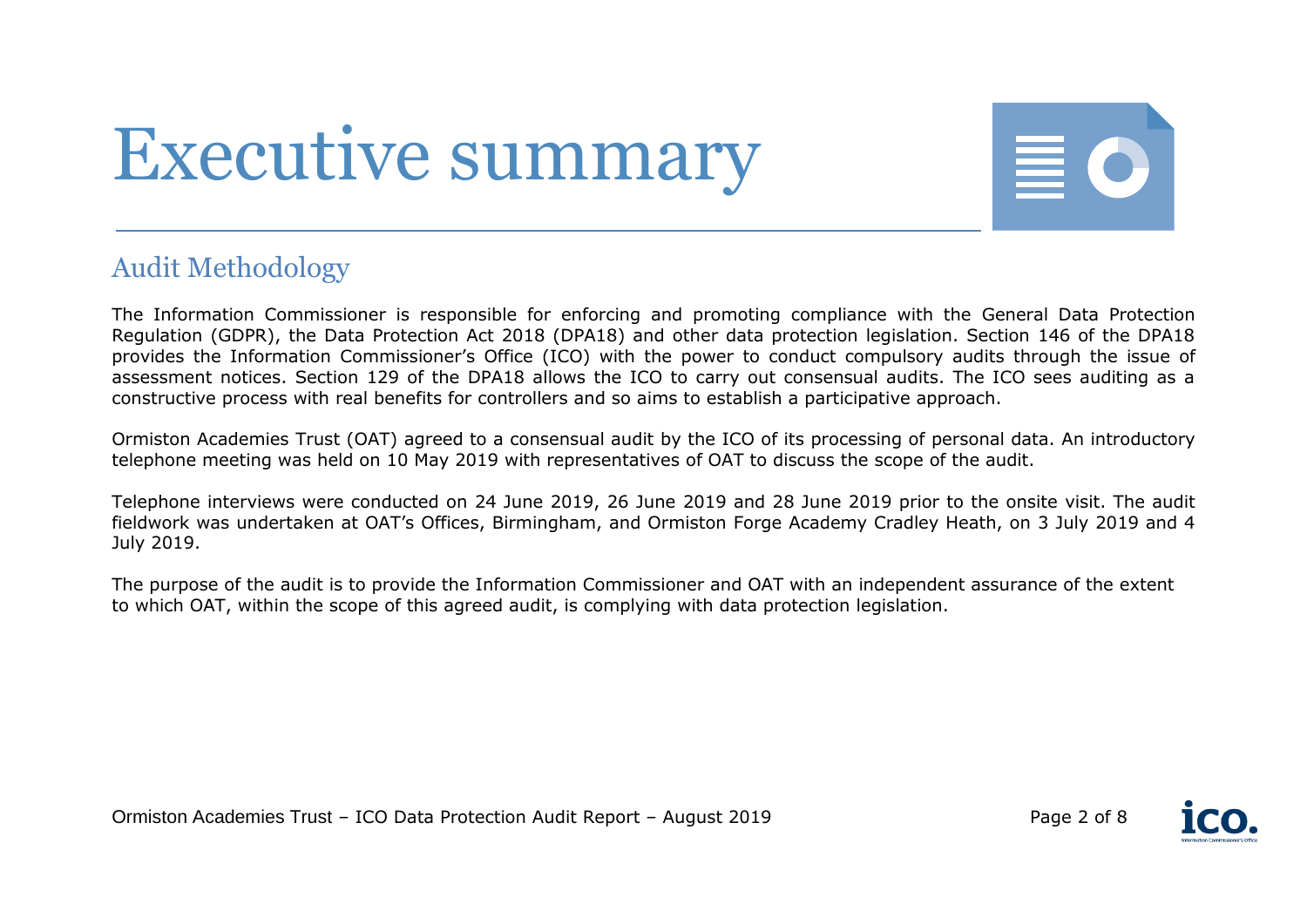It was agreed that the audit would focus on the following area(s):

| <b>Scope Area</b>           | <b>Description</b>                                                                                                                                                                                                                                                                                                 |
|-----------------------------|--------------------------------------------------------------------------------------------------------------------------------------------------------------------------------------------------------------------------------------------------------------------------------------------------------------------|
| Governance & Accountability | The extent to which information governance accountability, policies and procedures,<br>performance measurement controls, and reporting mechanisms to monitor data<br>protection compliance to both the GDPR and national data protection legislation are in<br>place and in operation throughout the organisation. |
| Training & Awareness        | The provision and monitoring of staff data protection, records management and<br>information security training and the awareness of data protection regulation<br>requirements relating to their roles and responsibilities.                                                                                       |
| Data Sharing                | The design and operation of controls to ensure the sharing of personal data complies with<br>the principles of all data protection legislation.                                                                                                                                                                    |

The audit was conducted following the Information Commissioner's data protection audit methodology. The key elements of this are a desk-based review of selected policies and procedures, on-site visits including interviews with selected staff, and an inspection of selected records.

Where weaknesses were identified recommendations have been made, primarily around enhancing existing processes to facilitate compliance with data protection legislation. In order to assist OAT in implementing the recommendations, each has been assigned a priority rating based upon the risks that they are intended to address. The ratings are assigned based upon the ICO's assessment of the risks involved. OAT's priorities and risk appetite may vary and, therefore, they should undertake their own assessments of the risks identified.



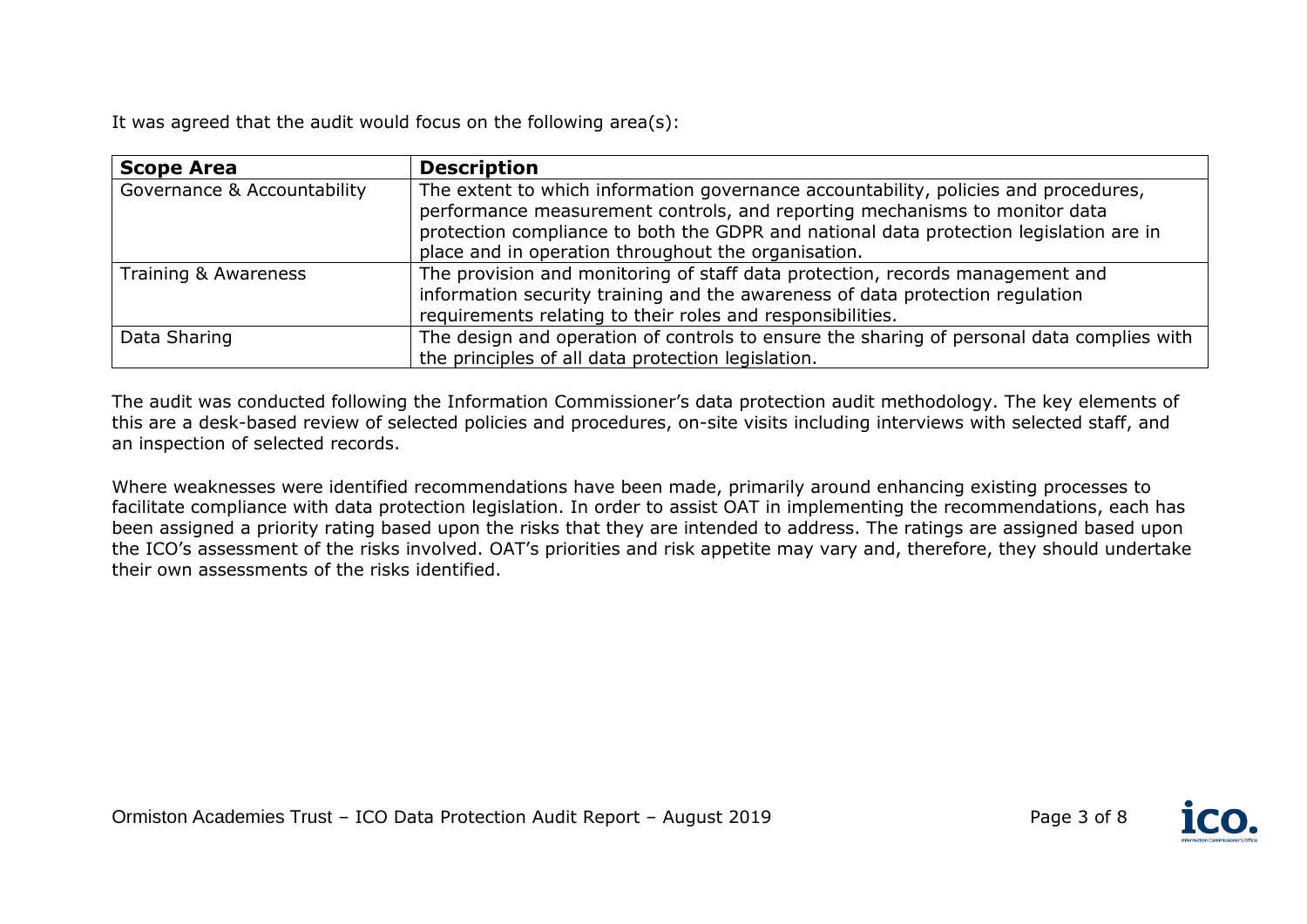## Audit Summary

| <b>Audit Scope Area</b>     | <b>Assurance Rating</b> | Overall opinion                                                                                                                                                                                                                                                                                          |
|-----------------------------|-------------------------|----------------------------------------------------------------------------------------------------------------------------------------------------------------------------------------------------------------------------------------------------------------------------------------------------------|
| Governance & Accountability | Reasonable              | There is a reasonable level of assurance that processes and<br>procedures are in place and are delivering data protection<br>compliance. The audit has identified some scope for improvement<br>in existing arrangements to reduce the risk of non-compliance<br>with data protection legislation.       |
| Training & Awareness        | Limited                 | There is a limited level of assurance that processes and<br>procedures are in place and are delivering data protection<br>compliance. The audit has identified considerable scope for<br>improvement in existing arrangements to reduce the risk of non-<br>compliance with data protection legislation. |
| Data Sharing                | Limited                 | There is a limited level of assurance that processes and<br>procedures are in place and are delivering data protection<br>compliance. The audit has identified considerable scope for<br>improvement in existing arrangements to reduce the risk of non-<br>compliance with data protection legislation. |

| <b>ICO Assurance Ratings</b> |
|------------------------------|
| <b>High</b>                  |
| Reasonable                   |
| Limited                      |
| <b>Very Limited</b>          |



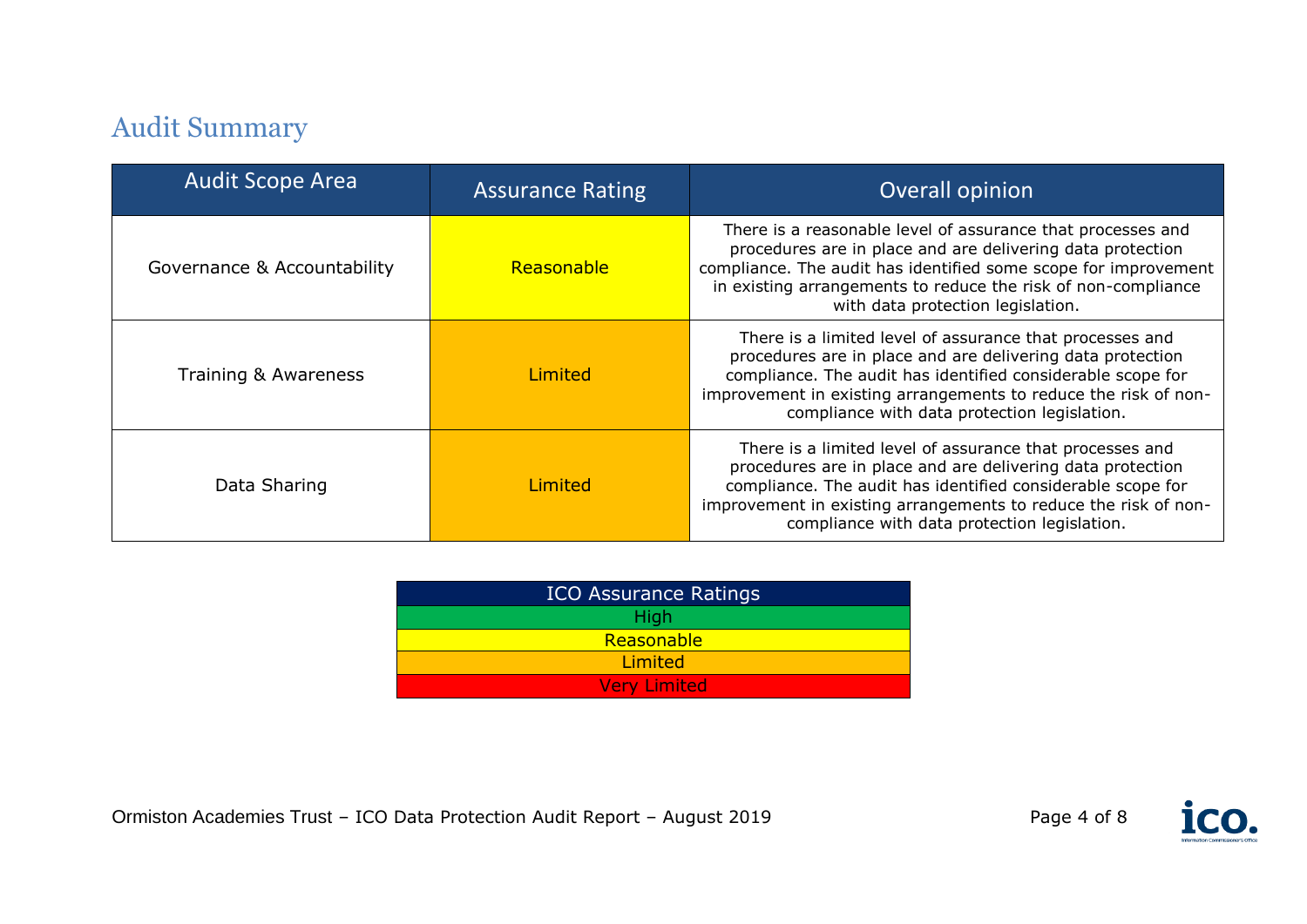## Priority Recommendations



#### **Recommendation Priority Ratings Descriptions**

#### **Urgent Priority Recommendations** -

These recommendations are intended to address risks which represent clear and immediate risks to the data controller's ability to comply with the requirements of data protection legislation.

#### **High Priority Recommendations** -

These recommendations address risks which should be tackled at the earliest opportunity to mitigate the chances of a breach of data protection legislation.

#### **Medium Priority Recommendations** -

These recommendations address medium level risks which can be tackled over a longer timeframe or where some mitigating controls are already in place, but could be enhanced.

#### **Low Priority Recommendations** –

These recommendations represent enhancements to existing controls to ensure low level risks are fully mitigated or where we are recommending that the data controller sees existing plans through to completion.



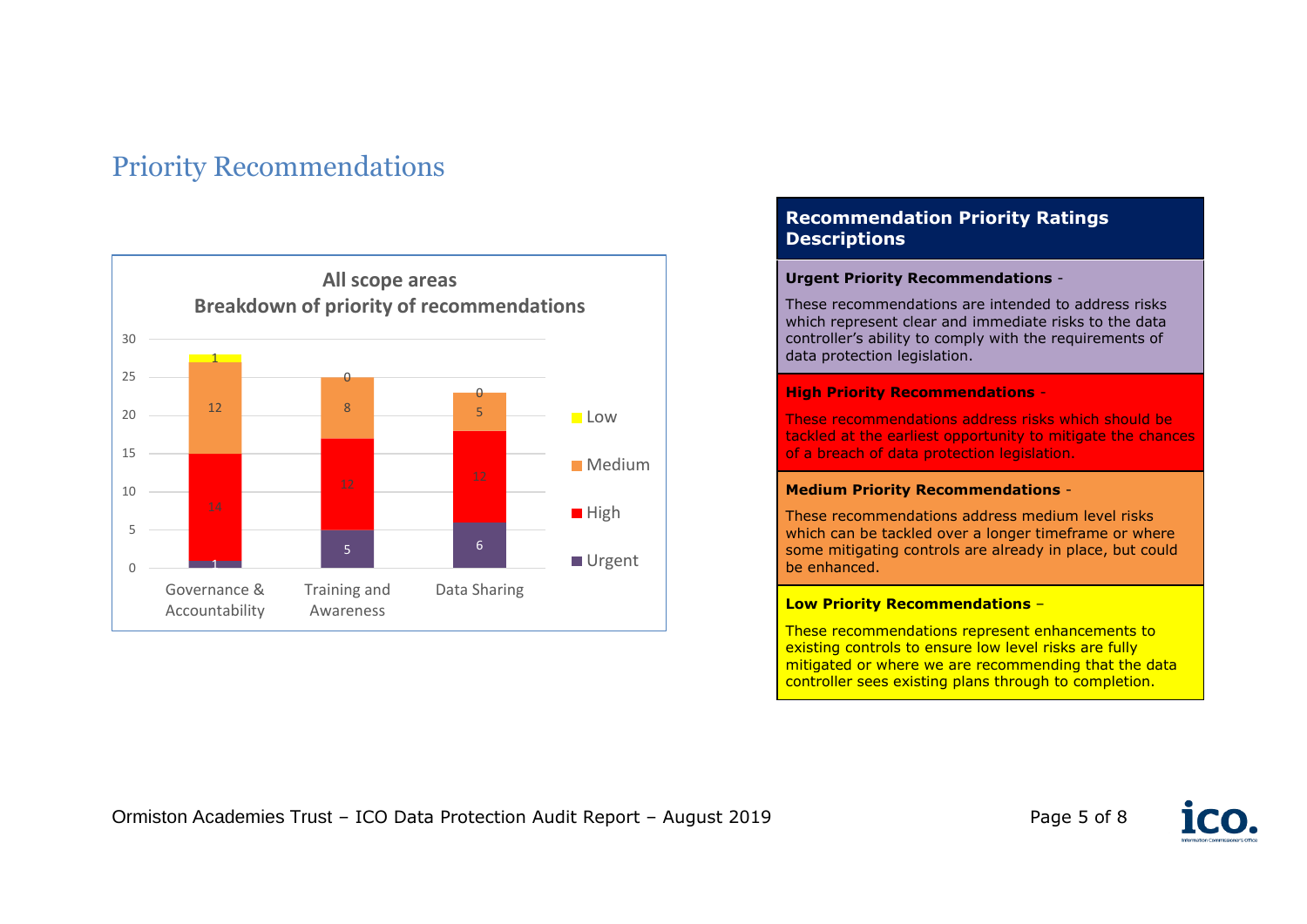## Good Practice

ICO auditors acknowledge that OAT have been working positively towards GDPR compliance, and in particular the installation and training of data protection leads at each academy is a positive step. This means that OAT already have in a place a structure that will enable the improvements recommended in this report to be implemented effectively across all of OAT's 38 academies.

## Areas for Improvement

Put in place a formalised DPIA procedure, i.e. a prescribed risk assessment for high risk processing which assesses the impact on the rights and freedoms of the data subjects and sets out the subsequent mitigations to control these risks.

Update all existing contracts with data processors so that they fully comply with Article 28 of the GDPR.

Nominate one of OAT's trustees to be the individual with responsibility for Information Governance and Data Protection to help ensure compliance with Article 5 (2) of the GDPR; the accountability principle.

Put in place a system to ensure there is specific role based training provided to key members of staff with information governance and data protection responsibilities.

Ensure that training completion rates are monitored at head office and academy level.

Ensure that there is oversight of additional or specialised training used by the academies. It is important that there is mandated criteria for the third party providers such as an assessment or minimum pass rate.

Put in place a system of formalised assessment of the legality of data sharing. This should include a determination of whether there is a lawful basis for sharing, an express or implied legal power; and in the case of special category data that the necessary condition for processing in the GDPR and Data Protection Act 2018 can also be satisfied.



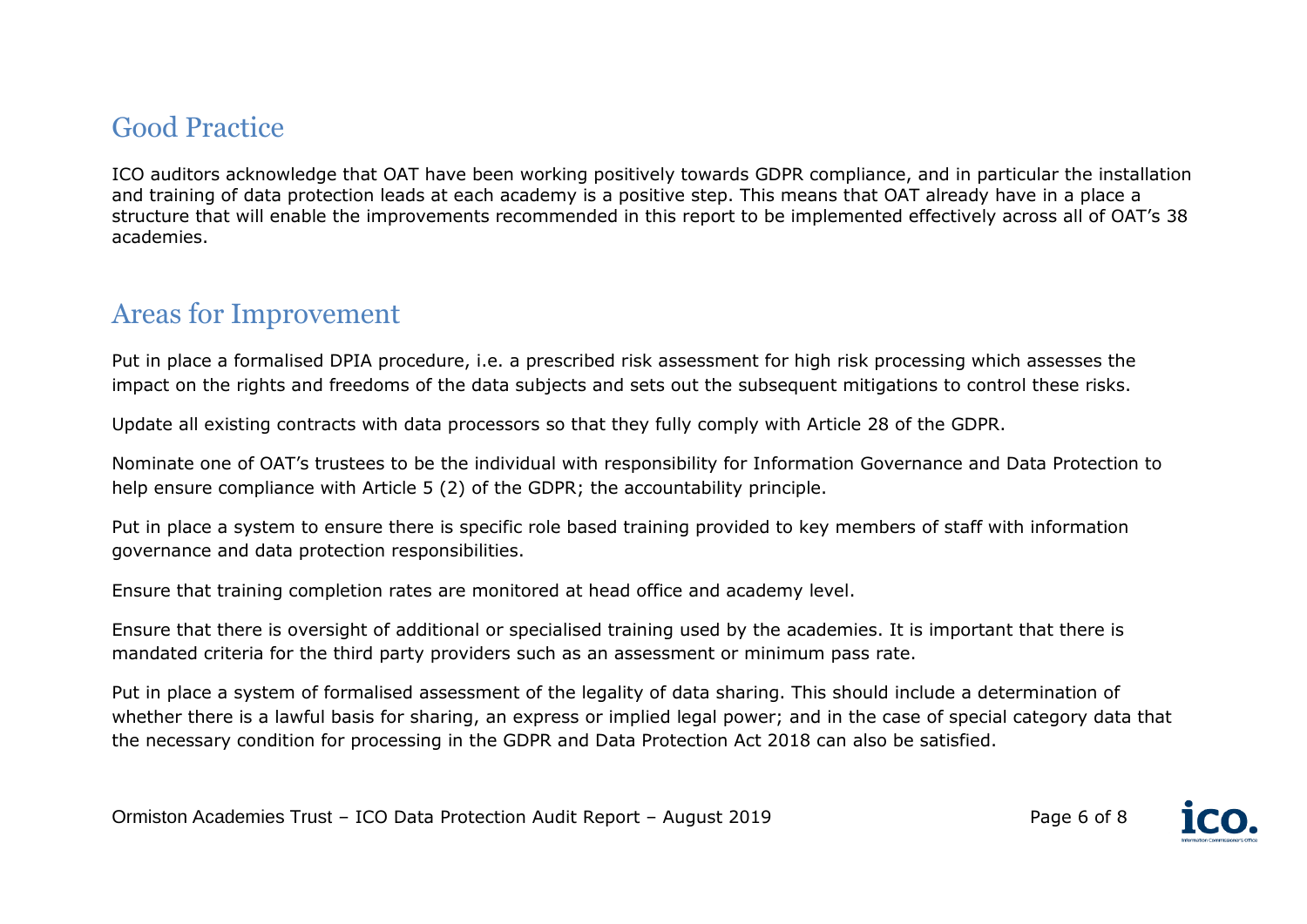Ensure there are data sharing agreements in place in relation to controller to controller data sharing arrangements and that they include high level matters such as setting out the common rules to be followed by all partners. They should also include, for example, formalised arrangements for the reporting, investigation and resolution of security incidents.